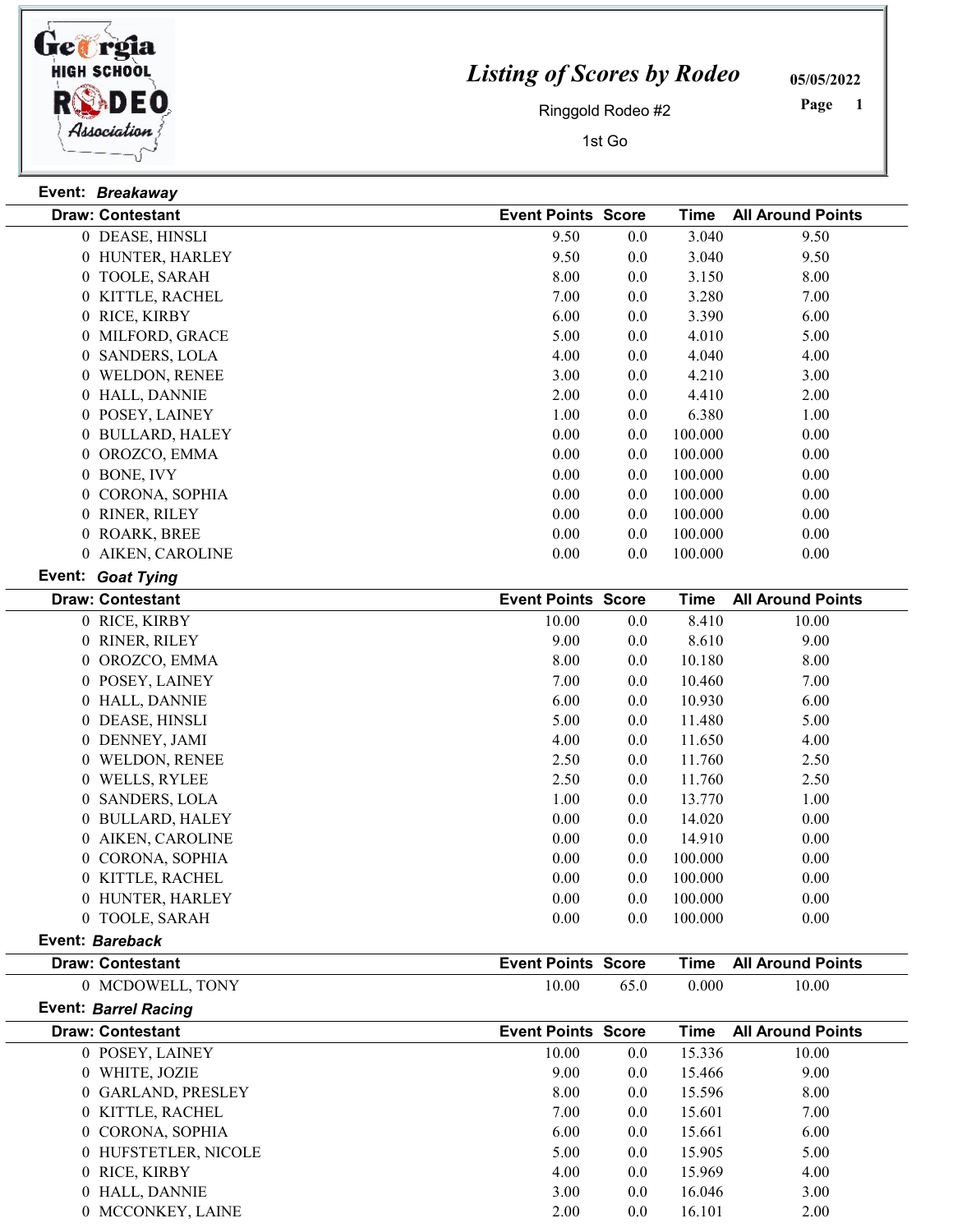| <b>Tref</b> reia<br><b>HIGH SCHOOL</b><br>Association | <b>Listing of Scores by Rodeo</b><br>Ringgold Rodeo #2<br>1st Go |                                    |            |                       | 05/05/2022<br>Page<br>$\boldsymbol{2}$ |
|-------------------------------------------------------|------------------------------------------------------------------|------------------------------------|------------|-----------------------|----------------------------------------|
| 0 BONE, IVY                                           |                                                                  | 1.00                               | 0.0        | 16.139                | 1.00                                   |
| 0 HAYES, LILLI                                        |                                                                  | 0.00                               | 0.0        | 16.162                | 0.00                                   |
| 0 DEASE, HINSLI                                       |                                                                  | 0.00                               | 0.0        | 16.336                | 0.00                                   |
| 0 LAISTER, BROOK                                      |                                                                  | 0.00                               | 0.0        | 16.351                | 0.00                                   |
| 0 WELLS, RYLEE                                        |                                                                  | 0.00                               | 0.0        | 16.681                | 0.00                                   |
| 0 DENNEY, JAMI                                        |                                                                  | 0.00                               | 0.0        | 16.806                | 0.00                                   |
| 0 DAY, LEALYN                                         |                                                                  | 0.00                               | 0.0        | 17.333                | 0.00                                   |
| 0 BAGLEY, KATIE                                       | (N/M)                                                            | 0.00                               | 0.0        | 18.088                | 0.00                                   |
| 0 TRIBBLE, MAGGIE                                     | (N/M)                                                            | 0.00                               | 0.0        | 18.605                | 0.00                                   |
| 0 BROOKS, JENNA                                       |                                                                  | 0.00                               | 0.0        | 18.681                | 0.00                                   |
| 0 FURR, HANNAH                                        |                                                                  | 0.00                               | 0.0        | 20.840                | 0.00                                   |
| 0 BUTLER, ELLIE                                       |                                                                  | 0.00                               | 0.0        | 20.894                | 0.00                                   |
| 0 WELLS, SHELBY                                       |                                                                  | 0.00                               | 0.0        | 21.338                | 0.00                                   |
| 0 BULLARD, HALEY                                      |                                                                  | 0.00                               | 0.0        | 21.940                | 0.00                                   |
| 0 ROARK, BREE                                         |                                                                  | 0.00                               | 0.0        | 21.998                | 0.00                                   |
| 0 RINER, RILEY                                        |                                                                  | 0.00                               | 0.0        | 22.257                | 0.00                                   |
| 0 MILFORD, GRACE                                      |                                                                  | 0.00                               | 0.0        | 22.679                | 0.00                                   |
| 0 HOPEAU, LEILA                                       |                                                                  | 0.00                               | 0.0        | 23.502                | 0.00                                   |
| 0 AIKEN, CAROLINE                                     |                                                                  | 0.00                               | 0.0        | 26.708                | 0.00                                   |
| 0 PFIEL, THERESA                                      |                                                                  | 0.00<br>0.00                       | 0.0        | 26.791                | 0.00                                   |
| 0 HUNTER, HARLEY                                      |                                                                  | 0.00                               | 0.0        | 100.000<br>100.000    | 0.00                                   |
| 0 BURNETT, TORI<br>0 ALLMOND, TEAGAN                  |                                                                  | 0.00                               | 0.0<br>0.0 | 100.000               | 0.00<br>0.00                           |
| <b>Event: Bull Riding</b>                             |                                                                  |                                    |            |                       |                                        |
| <b>Draw: Contestant</b>                               |                                                                  | <b>Event Points Score</b>          |            | <b>Time</b>           | <b>All Around Points</b>               |
| 0 BRYAN, TONY                                         |                                                                  | 10.00                              | 69.0       | 0.000                 | 10.00                                  |
| 0 SULLIVAN, CARTER                                    |                                                                  | 0.00                               | 0.0        | 0.000                 | 0.00                                   |
| 0 BARNETTE, JACKSON                                   |                                                                  | 0.00                               | 0.0        | 0.000                 | 0.00                                   |
| 0 ALLISTON, LEVI                                      |                                                                  | 0.00                               | 0.0        | 0.000                 | 0.00                                   |
| 0 CARNES, LANDEN                                      |                                                                  | 0.00                               | 0.0        | 0.000                 | 0.00                                   |
| <b>Event: Calf Roping</b>                             |                                                                  |                                    |            |                       |                                        |
| <b>Draw: Contestant</b><br>0 BURGESS, HANK            |                                                                  | <b>Event Points Score</b><br>10.00 | 0.0        | <b>Time</b><br>11.260 | <b>All Around Points</b><br>10.00      |
| 0 DENNEY, LUKE                                        |                                                                  | 9.00                               | 0.0        | 12.140                | 9.00                                   |
| 0 ORR, TEIGAN                                         |                                                                  | 8.00                               | 0.0        | 13.590                | 8.00                                   |
| 0 THOMAS, LOGAN                                       |                                                                  | 7.00                               | 0.0        | 13.750                | 7.00                                   |
| 0 GOBLE, CASH                                         |                                                                  | 6.00                               | 0.0        | 19.360                | 6.00                                   |
| 0 SAMPLES, ELI                                        |                                                                  | 5.00                               | 0.0        | 22.690                | 5.00                                   |
| 0 CAGLE, CHRISTIAN                                    |                                                                  | 4.00                               | 0.0        | 23.700                | 4.00                                   |
| 0 TOWNSEND, ZACHARY                                   |                                                                  | 0.00                               | 0.0        | 100.000               | 0.00                                   |
| 0 GREEN, RILEY                                        |                                                                  | 0.00                               | 0.0        | 100.000               | 0.00                                   |
| 0 PAYTON, GUNTER                                      |                                                                  | 0.00                               | 0.0        | 100.000               | 0.00                                   |
| SAPP, BALEY<br>0                                      |                                                                  | 0.00                               | 0.0        | 100.000               | 0.00                                   |
| <b>GRAY, NATHAN</b><br>0                              |                                                                  | 0.00                               | 0.0        | 100.000               | 0.00                                   |
| 0 MILLER, TREVOR                                      |                                                                  | 0.00                               | 0.0        | 100.000               | 0.00                                   |
| 0 SAPP, JHETT                                         |                                                                  | 0.00                               | 0.0        | 100.000               | 0.00                                   |
| 0 BUCHANAN, GAVIN                                     |                                                                  | 0.00                               | 0.0        | 100.000               | 0.00                                   |
| 0 WEST, BEAU                                          |                                                                  | 0.00                               | 0.0        | 100.000               | 0.00                                   |
| 0 HOBSON, CHARLIE                                     |                                                                  | 0.00                               | 0.0        | 100.000               | 0.00                                   |
| 0 OROZCO, KOLTON                                      |                                                                  | 0.00                               | 0.0        | 100.000               | 0.00                                   |
| 0 MOXLEY, LUKE                                        |                                                                  | 0.00                               | 0.0        | 100.000               | 0.00                                   |
| 0 MILFORD, GARRETT                                    |                                                                  | 0.00                               | 0.0        | 100.000               | 0.00                                   |

 $\overline{a}$ 

٦Ι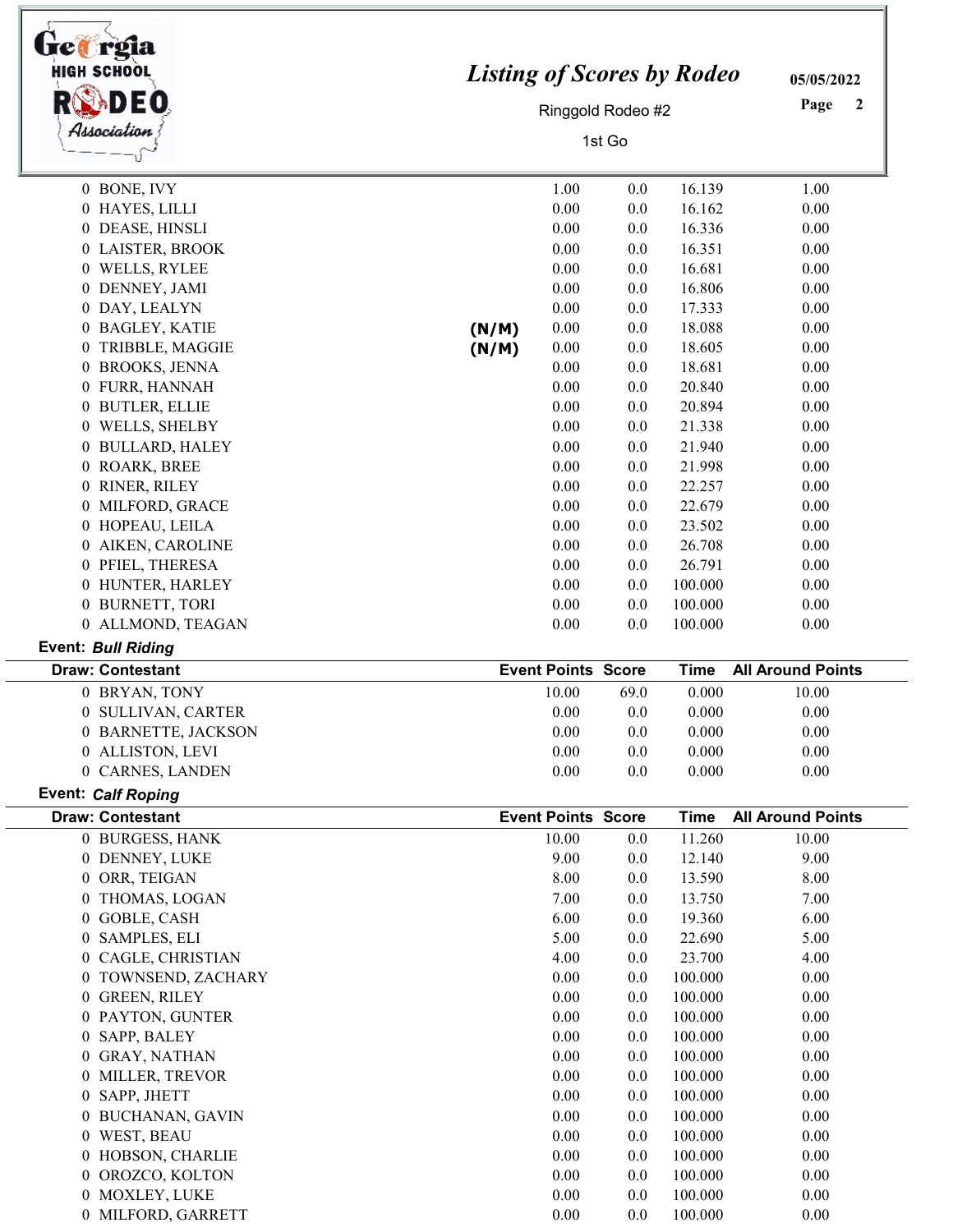

## Listing of Scores by Rodeo

05/05/2022

Ringgold Rodeo #2

1st Go

 Page

| Event: Poles   |                               |       |                           |     |             |                          |
|----------------|-------------------------------|-------|---------------------------|-----|-------------|--------------------------|
|                | <b>Draw: Contestant</b>       |       | <b>Event Points Score</b> |     | <b>Time</b> | <b>All Around Points</b> |
|                | 0 DEASE, HINSLI               |       | 10.00                     | 0.0 | 21.279      | 10.00                    |
|                | 0 RICE, KIRBY                 |       | 9.00                      | 0.0 | 21.446      | 9.00                     |
|                | 0 KITTLE, RACHEL              |       | 8.00                      | 0.0 | 21.507      | 8.00                     |
|                | 0 BONE, IVY                   |       | 7.00                      | 0.0 | 21.519      | 7.00                     |
|                | 0 BUTLER, ELLIE               |       | 6.00                      | 0.0 | 21.788      | 6.00                     |
|                | 0 HUFSTETLER, NICOLE          |       | 5.00                      | 0.0 | 22.318      | 5.00                     |
|                | 0 WELLS, RYLEE                |       | 4.00                      | 0.0 | 22.513      | 4.00                     |
|                | 0 RINER, RILEY                |       | 3.00                      | 0.0 | 22.953      | 3.00                     |
|                | 0 WELLS, SHELBY               |       | 2.00                      | 0.0 | 23.733      | 2.00                     |
|                | 0 BROOKS, JENNA               |       | 1.00                      | 0.0 | 25.109      | 1.00                     |
| $\overline{0}$ | TRIBBLE, MAGGIE               | (N/M) | 0.00                      | 0.0 | 25.958      | 0.00                     |
|                | 0 HALL, DANNIE                |       | 0.00                      | 0.0 | 26.146      | 0.00                     |
|                | 0 POSEY, LAINEY               |       | 0.00                      | 0.0 | 26.959      | 0.00                     |
|                | 0 BULLARD, HALEY              |       | 0.00                      | 0.0 | 27.315      | 0.00                     |
|                | 0 PFIEL, THERESA              |       | 0.00                      | 0.0 | 27.395      | 0.00                     |
|                | 0 DAY, LEALYN                 |       | 0.00                      | 0.0 | 27.706      | 0.00                     |
|                | 0 AIKEN, CAROLINE             |       | 0.00                      | 0.0 | 32.902      | 0.00                     |
|                | 0 CORONA, SOPHIA              |       | 0.00                      | 0.0 | 33.170      | 0.00                     |
|                | 0 DENNEY, JAMI                |       | 0.00                      | 0.0 | 50.151      | 0.00                     |
|                | 0 HOPEAU, LEILA               |       | 0.00                      | 0.0 | 100.000     | 0.00                     |
|                | 0 BURNETT, TORI               |       | 0.00                      | 0.0 | 100.000     | 0.00                     |
|                | 0 BAGLEY, KATIE               | (N/M) | 0.00                      | 0.0 | 100.000     | 0.00                     |
|                | <b>Event: Steer Wrestling</b> |       |                           |     |             |                          |
|                |                               |       |                           |     |             |                          |
|                |                               |       |                           |     |             |                          |
|                | <b>Draw: Contestant</b>       |       | <b>Event Points Score</b> |     | <b>Time</b> | <b>All Around Points</b> |
|                | 0 TOWNSEND, ZACHARY           |       | 10.00                     | 0.0 | 5.340       | 10.00                    |
|                | 0 CAGLE, CHRISTIAN            |       | 9.00                      | 0.0 | 7.180       | 9.00                     |
|                | 0 BURGESS, HANK               |       | 8.00                      | 0.0 | 18.810      | 8.00                     |
|                | 0 ORR, TEIGAN                 |       | 0.00                      | 0.0 | 100.000     | 0.00                     |
|                | Event: Team Roping            |       |                           |     |             |                          |
|                | <b>Draw: Contestant</b>       |       | <b>Event Points Score</b> |     | <b>Time</b> | <b>All Around Points</b> |
|                | 0 GRAY, NATHAN (1)            |       | 10.00                     | 0.0 | 8.380       | 10.00                    |
|                | $0$ WEST, BEAU $(2)$          |       | 10.00                     | 0.0 | 8.380       | 10.00                    |
|                | 0 ORR, TEIGAN (1)             |       | 9.00                      | 0.0 | 8.490       | 9.00                     |
|                | 0 MILLER, TREVOR (2)          |       | 9.00                      | 0.0 | 8.490       | 9.00                     |
|                | $0$ BONE, IVY $(1)$           |       | 8.00                      | 0.0 | 8.720       | 8.00                     |
|                | 0 PAYTON, GUNTER (2)          |       | 8.00                      | 0.0 | 8.720       | 8.00                     |
|                | 0 RINER, RILEY (1)            |       | 7.00                      | 0.0 | 9.130       | 7.00                     |
|                | 0 BUCHANAN, GAVIN (2)         |       | 7.00                      | 0.0 | 9.130       | 7.00                     |
|                | 0 TOOLE, SARAH (1)            |       | 6.00                      | 0.0 | 9.410       | 6.00                     |
|                | 0 DENNEY, LUKE (2)            |       | 6.00                      | 0.0 | 9.410       | 6.00                     |
|                | 0 KITTLE, RACHEL (1)          |       | 5.00                      | 0.0 | 13.690      | 5.00                     |
|                | 0 THOMAS, LOGAN (2)           |       | 5.00                      | 0.0 | 13.690      | 5.00                     |
|                | 0 MOXLEY, LUKE (1)            |       | 4.00                      | 0.0 | 13.870      | 4.00                     |
|                | 0 OROZCO, KOLTON (2)          |       | 4.00                      | 0.0 | 13.870      | 4.00                     |
|                | 0 MILFORD, GRACE (1)          |       | 3.00                      | 0.0 | 17.720      | 3.00                     |
|                | 0 MILFORD, GARRETT (2)        |       | 3.00                      | 0.0 | 17.720      | 3.00                     |

0 HOBSON, CHARLIE (2) 2.00 2.00 21.570 2.00 0 GREEN, RILEY (1) 0.00 0.00 0.00 0.00 0.00 0.00